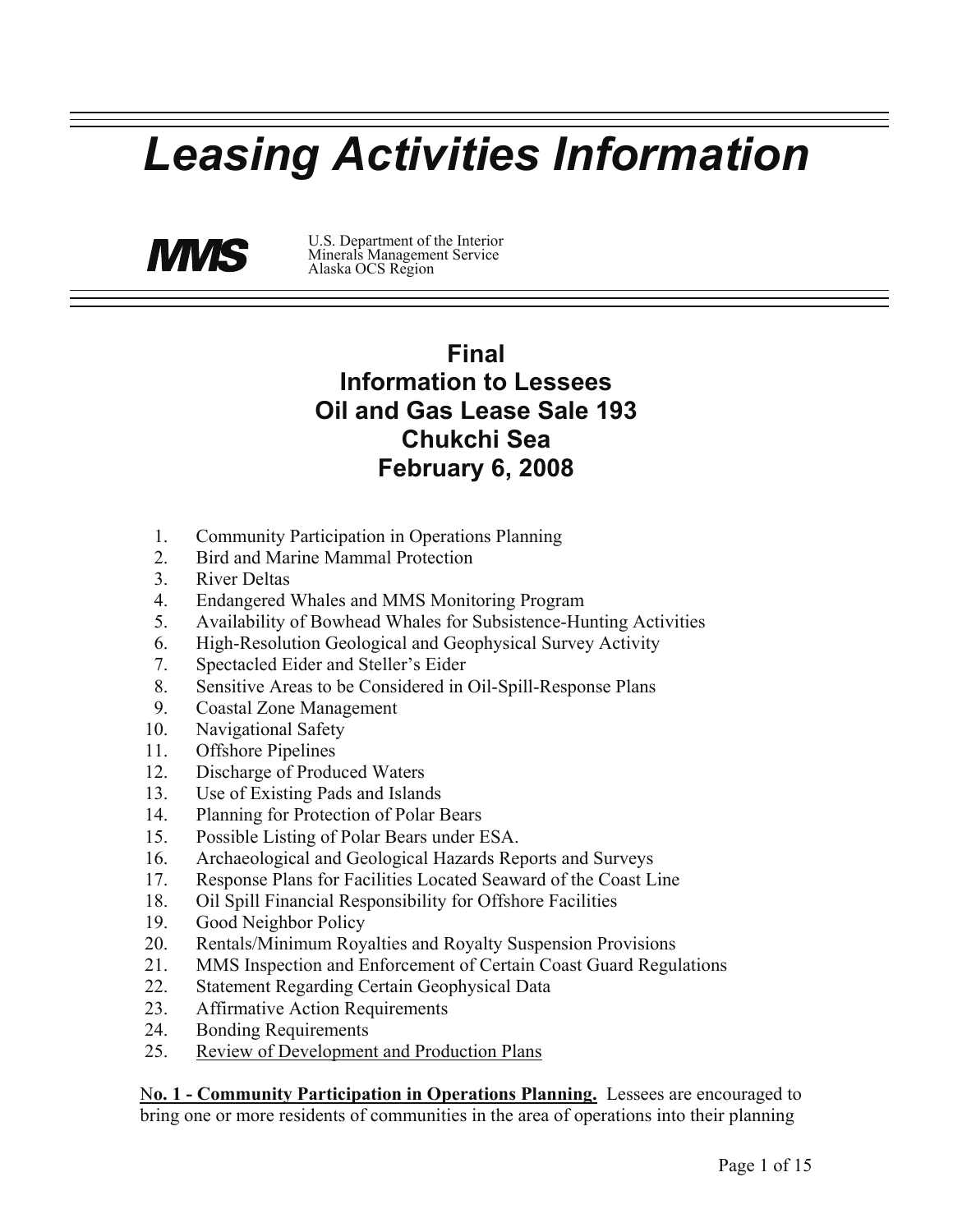process. Local communities often have the best understanding of how oil and gas activities can be conducted safely in and around their area without harming the environment or interfering with community activities. Involving local community residents in the earliest stages of the planning process for proposed oil and gas activities can be beneficial to the industry and the community. Community representation on management teams, developing plans of operation, oil-spill response plans, and other permit applications can help communities understand permitting obligations and help the industry to understand community values and expectations for oil and gas operations being conducted in and around their area.

N**o. 2 - Bird and Marine Mammal Protection.** Lessees are advised that during the conduct of all activities related to leases issued as a result of this sale, the lessee and its agents, contractors, and subcontractors will be subject to the provisions of the following laws, among others: the Marine Mammal Protection Act (MMPA) of 1972, as amended (16 U.S.C. 1361 et seq.); the Endangered Species Act (ESA), as amended (16 U.S.C. 1531 et seq.); and applicable International Treaties.

Lessees and their contractors should be aware that disturbance of wildlife could be determined to constitute harm or harassment and thereby be in violation of existing laws and treaties. With respect to endangered species and marine mammals, disturbance could be determined to constitute a "taking" situation. Under the ESA, the term "take" is defined to mean "harass, harm, pursue, hunt, shoot, wound, kill, trap, capture, or collect, or to attempt to engage in any such conduct." Under the MMPA, "take" means "harass, hunt, capture, collect, or kill or attempt to harass, hunt, capture, or kill any marine mammal." Violations under these Acts and applicable Treaties will be reported to National Marine Fisheries Service (NMFS) or the U.S. Fish and Wildlife Service (FWS), as appropriate.

Incidental taking of marine mammals and endangered and threatened species is allowed only when the statutory requirements of the MMPA, the ESA, or both, depending on the species that is taken, are met. Section 101(a)(5) of the MMPA, as amended, (16 U.S.C. 1371(a)(5)) provides a mechanism for allowing, upon request and during periods of not more than 5 consecutive years each, the incidental, but not intentional, taking of small numbers of marine mammals by U.S. citizens who engage in a specified activity (other than commercial fishing) within a specified geographic region, provided that NMFS or FWS finds that the total of such taking during each 5-year (or less) period would have no more than a negligible impact on such species or stock and will not have an unmitigable adverse impact on the availability of such species or stock for taking for subsistence uses.

Applicants can receive authorization to incidentally, but not intentionally, take marine mammals under the MMPA through two types of processes: the Letter of Authorization (LOA) process and the Incidental Harassment Authorization (IHA) process. In either case, under the MMPA, incidental take of marine mammals is prohibited unless authorization is obtained by those proposing the activity, whether or not the marine mammals are endangered or threatened.

Lessees are advised that, if marine mammals may be taken by harassment, injury, or mortality as a result of exploration activities, specific regulations and LOA's must be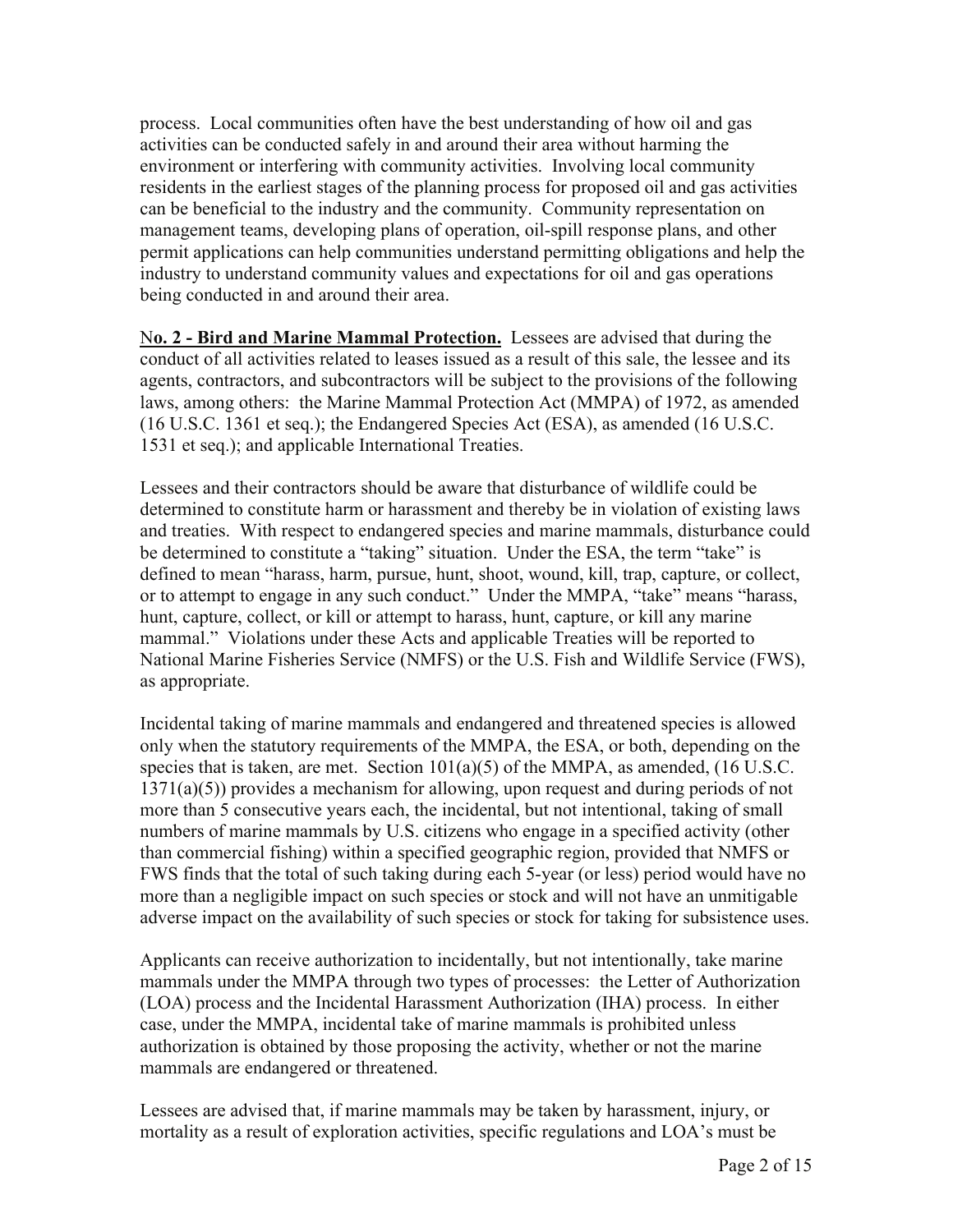applied for and in place or IHA's must be obtained by those proposing the activity in order to allow the incidental take of marine mammals whether or not they are endangered or threatened. The regulatory process may require 1 year or longer; the IHA process takes about 5 months after receipt of a complete application.

Based on guidance from the National Oceanographic and Atmospheric Administration (NOAA) Fisheries' Office of Protected Resources web site, if the applicant can show that: (a) there is no potential for serious injury or mortality; or, (b) the potential for serious injury or mortality can be negated through mitigation requirements that could be required under the authorization, the applicant should apply for an IHA and does not need an LOA for the activity.

If the potential for serious injury and/or mortalities exists and no mitigating measures are available to prevent this form of 'take' from occurring, to receive authorization for the take, the applicant must obtain an LOA. The LOA requires that regulations be promulgated and published in the *Federal Register* outlining: (a) permissible methods and the specified geographical region of taking; (b) the means of effecting the least practicable adverse impact on the species or stock and its habitat and on the availability of the species or stock for subsistence uses; and c) requirements for monitoring and reporting, including requirements for the independent peer review of proposed monitoring plans where the proposed activity may affect the availability of a species or stock for taking for subsistence uses.

Under the MMPA, of those marine mammal species that occur in Alaskan waters, NMFS is responsible for species of the order Cetacea (whales and dolphins) and the suborder Pinnipedia (seals and sea lions) except walruses; FWS is responsible for polar bears, sea otters, and walruses. Requests for Incidental Take Authorizations (ITA's) should be directed towards the appropriate agency. Procedural regulations implementing the provisions of the MMPA are found at 50 CFR Part 18.27 for the FWS and at 50 CFR Part 216 for NMFS.

If an applicant is requesting authorization for the incidental, but not intentional taking of a marine mammal that is the responsibility of NMFS, a written request must submitted to the NOAA Fisheries Office of Protected Resources and the appropriate NMFS Regional Office where the specified activity is planned. If an applicant is requesting authorization for the incidental, but not intentional, taking of a marine mammal that is the responsibility of FWS, a written request must submitted to the FWS Regional Office where the specific activity is planned. More information on this process, and application materials, are available from the NOAA Fisheries Office of Protected Resources website (www.nmfs.noaa.gov/prot\_res/PR2/Small\_Take/smalltake.info.htm).

According to NOAA Fisheries Small Take web site, most LOA's and IHA's to date have involved the incidental harassment of marine mammals by noise. Activities with the greatest potential to harass by noise include seismic airguns, ship and aircraft noise, highenergy sonars, and explosives detonations.

Please note that the NOAA Fisheries web site on small-take authorizations indicates the following timetables for LOA and IHA decisions: "Decisions on LOA applications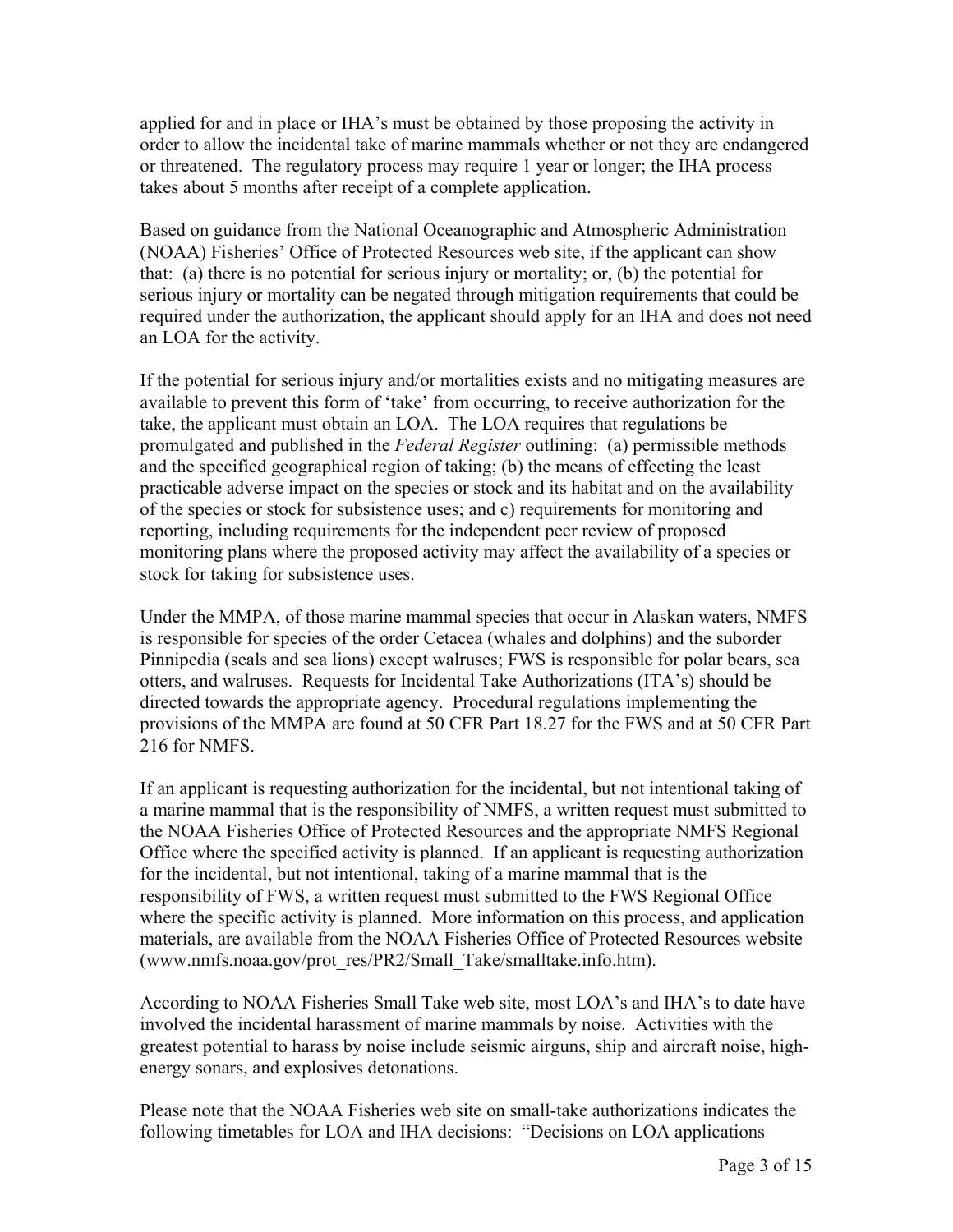(includes two comment periods, possible public hearings and consultations) may take from 6-12 months. The IHA decisions normally involve one comment period and, depending on the issues and species involved, can take anywhere from 2-6 months" (www.nmfs.noaa.gov/prot\_res/PR2/Small\_Take/smalltake\_info.htm#applications).

Section 7(b)(4) of the ESA allows for the incidental taking of endangered and threatened species under certain circumstances. If a marine mammal species is listed as endangered or threatened under the ESA, the requirements of both the MMPA and the ESA must be met before the incidental take can be allowed.

Of particular concern is disturbance at major wildlife-concentration areas, including bird colonies, marine mammal haulout and breeding areas, and wildlife refuges and parks. Maps depicting major wildlife-concentration areas in the lease area are available from the MMS Regional Supervisor, Field Operations. Lessees also are encouraged to confer with FWS and NMFS in planning transportation routes between support bases and lease holdings.

Lessees also should exercise particular caution when operating in the vicinity of species that are not listed under the ESA but are proposed for listing, designated as candidates for listing, or are listed as a "Species of Concern" or whose populations are believed to be in decline, such as the yellow-billed loon, walrus, and polar bear.

Generally, behavioral disturbance of most birds and mammals found in or near the sale area would be unlikely if aircraft and vessels maintain at least a 1-mile horizontal distance and aircraft maintain at least a 1,500-foot (ft) vertical distance above known or observed wildlife-concentration areas, such as seabird colonies, the spring lead system, and marine mammal haulout and breeding areas.

For the protection of endangered whales and marine mammals throughout the lease area, MMS recommends that all aircraft operators maintain a minimum 1,500-ft altitude when in transit between support bases and exploration sites. The MMS encourages lessees and their contractors to minimize or reroute trips to and from the leasehold by aircraft and vessels when endangered whales are likely to be in the area.

Human safety will take precedence at all times over these recommendations.

N**o. 3 - River Deltas.** Lessees are advised that certain river deltas of the Chukchi Sea coastal plain (such as the Kukpowruk River Delta) have been identified by the U.S. Fish and Wildlife Service (FWS) as special habitats for bird nesting and fish overwintering areas, as well as other forms of wildlife. Shore-based facilities in these river deltas may be prohibited by the permitting agency.

N**o. 4 - Endangered Whales and MMS Monitoring Program.** Lessees are advised that the MMS intends to continue its area wide endangered bowhead whale monitoring project in the Beaufort Sea, and plans to conduct monitoring of marine mammals in the Chukchi Sea. The monitoring will gather information on whale distribution patterns which will be used by MMS and others to assess impacts on bowhead whales.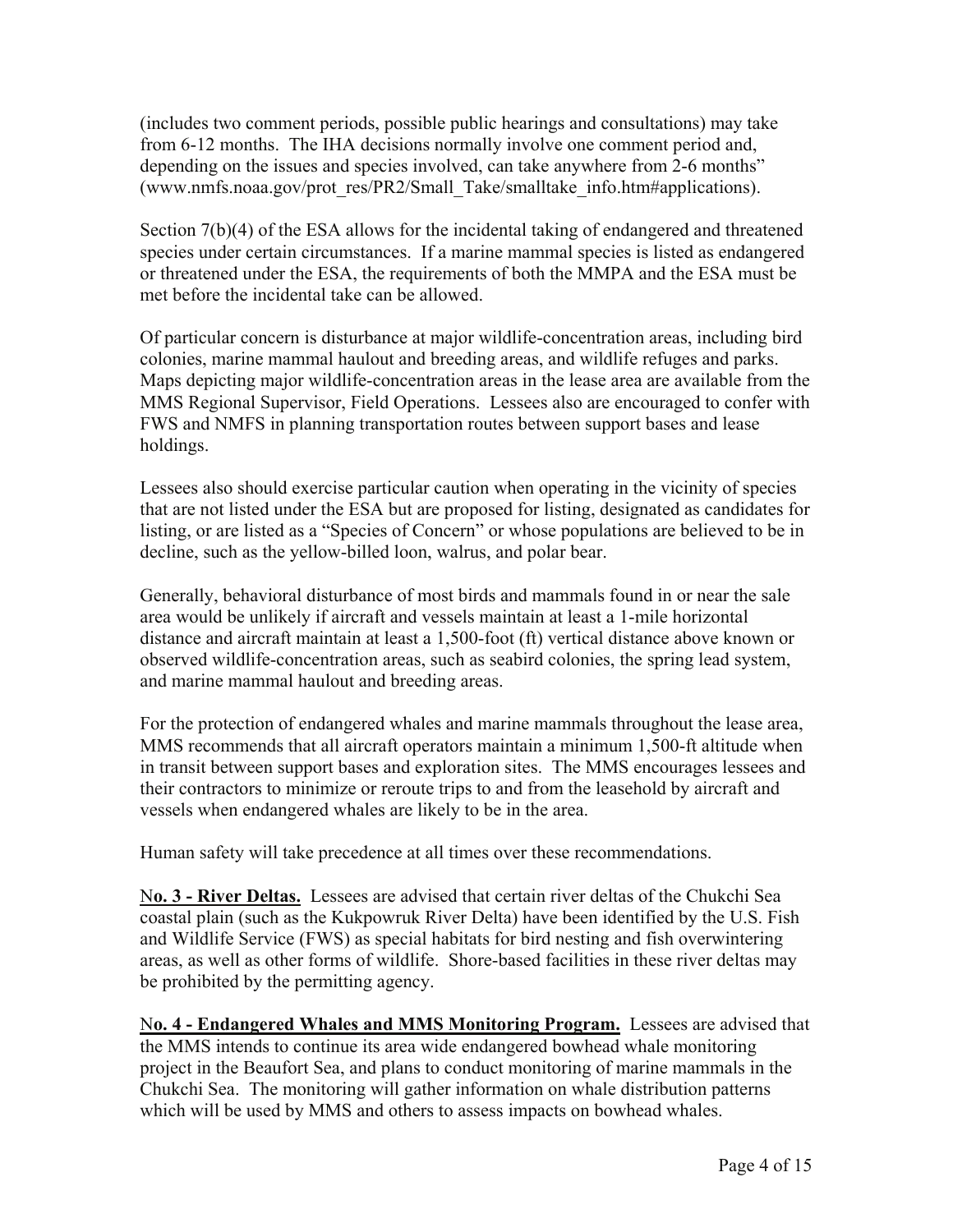The MMS will perform an environmental review for each proposed exploration plan and development and production plan, including an assessment of cumulative effects of noise on endangered whales. Should the review conclude that activities described in the plan will be a threat of serious, irreparable, or immediate harm to the species, the Regional Supervisor, Field Operations (RS/FO) will require that activities be modified, or otherwise mitigated, before such activities would be approved.

Lessees are further advised that the RS/FO has the authority and intends to limit or suspend any operations, including ancillary activities, conducted pursuant to 30 CFR 250.207, on a lease whenever bowhead whales are subject to a threat of serious, irreparable, or immediate harm to the species. Should the information obtained from MMS's or lessees' monitoring programs indicate that there is a threat of serious, irreparable, or immediate harm to the species, the RS/FO will take action to protect the species. The RS/FO may require the lessee to suspend operations causing such effects, in accordance with 30 CFR 250.172. Any such suspensions may be terminated when the RS/FO determines that circumstances which justified the ordering of suspension no longer exist.

N**o. 5 - Availability of Bowhead Whales for Subsistence Hunting Activities.** Lessees are advised that the National Marine Fisheries Service (NMFS) issues regulations for incidental take of marine mammals, including bowhead whales. Incidental Take Authorizations (ITA's) are issued, and 5-year incidental take regulations are promulgated, only upon request and NMFS must be in receipt of an application prior to initiating either the regulatory or ITA process. Incidental takes of bowhead whales are allowed only if a Letter of Authorization (LOA) or an Incidental Harassment Authorization (IHA) is obtained from the NMFS pursuant to the regulations in effect at the time. An LOA or an IHA must be requested annually. In issuing an LOA or an IHA, the NMFS must determine that proposed activities will not have an unmitigable adverse effect on the availability of the bowhead whale to meet subsistence needs by causing whales to abandon or avoid hunting areas, directly displacing subsistence users, or placing physical barriers between whales and subsistence users.

Lessees are also advised that, in reviewing proposed exploration plans which propose activities during the bowhead whale migration, MMS will conduct an environmental review of the potential effects of the activities, including cumulative effects of multiple or simultaneous operations, on the availability of the bowhead whale for subsistence use. The MMS may limit or require operations be modified if they could result in significant effects on the availability of the bowhead whale for subsistence use.

The MMS and NMFS will establish procedures to coordinate results from site-specific surveys required by Stipulation No. 4 and NMFS LOA's or IHA's to determine if further modification to lease operations are necessary.

N**o. 6 - High-Resolution Geological and Geophysical Survey Activity.** Lessees are advised of the potential effect of geophysical activity to bowhead whales, other marine mammals, coastal birds, and subsistence hunting activities. High-resolution seismic surveys are distinguished from 2D/3D seismic surveys by the magnitude of the energy source used in the survey, the size of the survey area, the number and length of arrays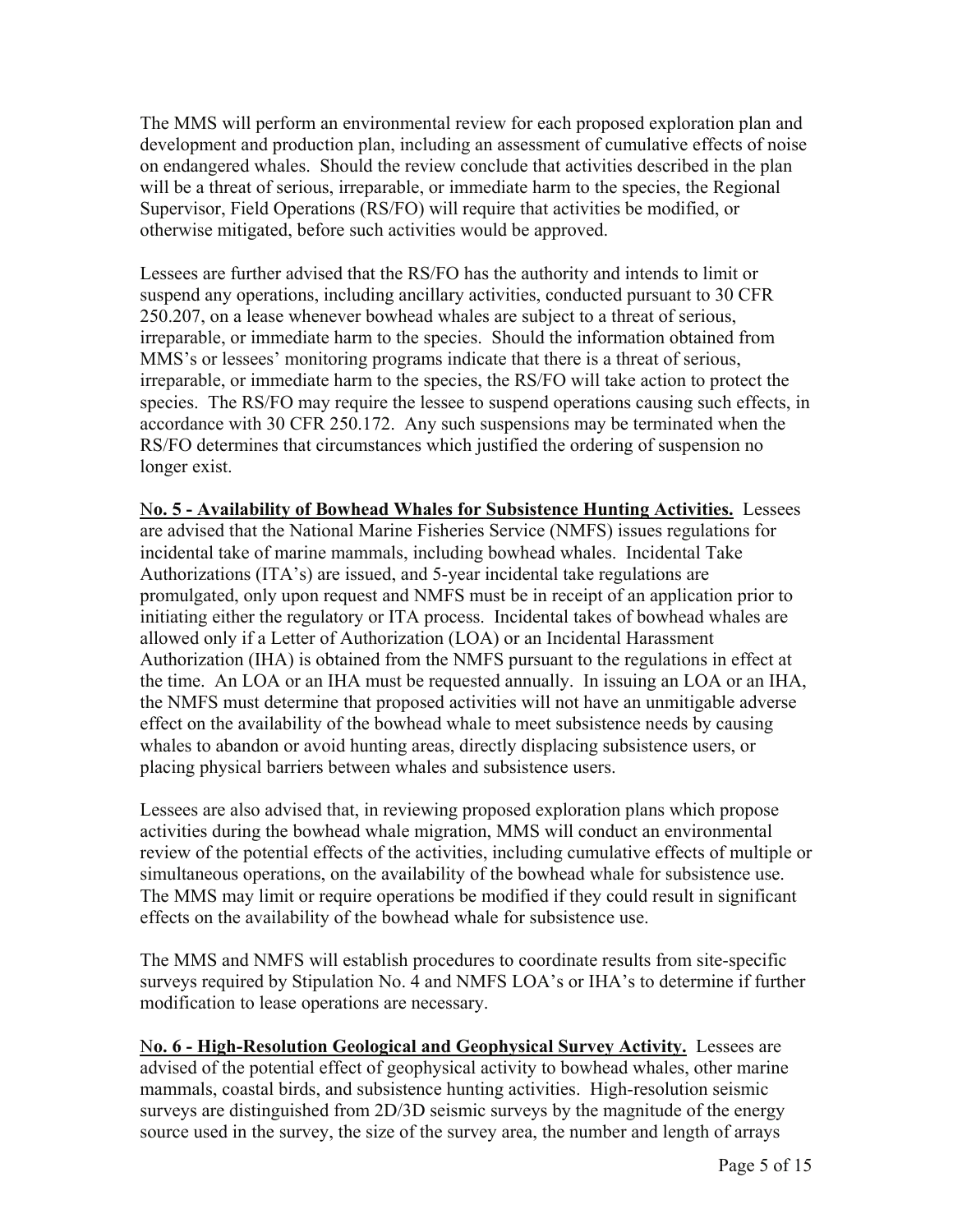used, and duration of the survey period. High-resolution seismic surveys are typically conducted after a lease sale in association with a specific exploration or development program or in anticipation of future lease sale activity.

Lessees are advised that all seismic survey activity conducted in Chukchi Sea Planning Area, either under the geological and geophysical (G&G) permit regulations at 30 CFR 251 or as an ancillary activity in support of an exploration plan or development and production plan under 30 CFR 250, is subject to environmental and regulatory review by the MMS. The MMS has standard mitigating measures that apply to these activities, and lessees are encouraged to review these measures before developing their applications for G&G permits or planning ancillary activities on a lease. Protective measures may be modified or additional measure developed based upon future consultation with the FWS and NMFS.

Copies of the nonproprietary portions of all G&G permits applications will be provided by MMS to appropriate agencies, co-management organizations, and directly affected communities. Organizations currently recognized by the National Marine Fisheries Service (NMFS) and the U.S. Fish and Wildlife Service (FWS) for the co-management of the marine mammals resources are the Alaska Eskimo Whaling Commission, the Alaska Beluga Whale Committee, the Alaska Eskimo Walrus Commission, and the Nanuk Commission. The MMS may impose restrictions (including the timing of operations relative to open water) and other requirements (such as having a locally approved coordinator on board) on seismic surveys to minimize unreasonable conflicts between the seismic survey activities and subsistence whaling activities.

Lessees and applicants are advised that MMS will require any proposed seismic activities to be coordinated with the appropriate agencies, co-management organizations, and directly affected subsistence communities to identify potential conflicts and develop plans to avoid these conflicts. Copies of the results of any required monitoring plans will be provided by MMS to the North Slope Borough, directly affected subsistence communities, and appropriate agencies and subsistence organizations for comment.

N**o. 7 - Spectacled Eider and Steller's Eider**. Lessees are advised that the spectacled eider (*Somateria fischeri*) and Steller's eider (*Polysticta stelleri*) are listed as threatened by the U.S. Fish and Wildlife Service (FWS) and are protected by the Endangered Species Act of 1973, as amended (16 U.S.C. 1531 et seq.).

Spectacled eiders and Steller's eiders are present in the Chukchi Sea during spring migration in May and June. Males return to the open sea in late June, while nesting females remain on the arctic coastal tundra until late August or early September. Molting eiders occur in certain offshore areas until freeze-up (typically in November). Onshore activities related to OCS exploration, development, and production during the summer months (May-September) may affect nesting spectacled eiders and Steller's eiders.

Lessees are advised that exploration and development and production plans submitted to MMS will be reviewed by the FWS to ensure that spectacled eider, Steller's eider, and their habitats are protected. For Lease Sale 193, MMS specifically requested an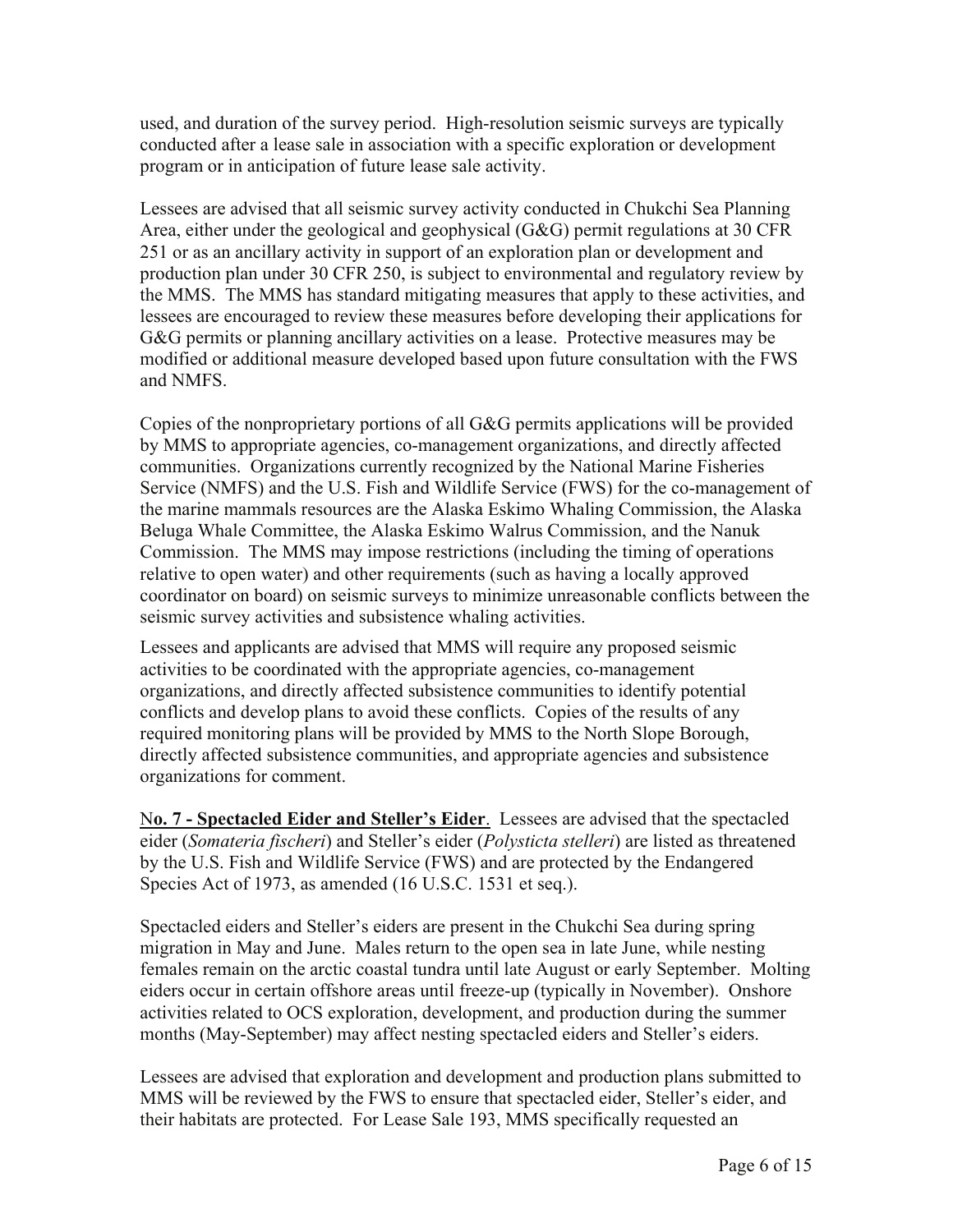incremental Section 7 consultation with the FWS. The MMS consulted with FWS on the potential effects of leasing and seismic/exploration activities. As few details are known regarding the specific location/design of a future development, that stage of the process will require further consultation with the FWS. To allow this step-wise approach, FWS found that the leasing and seismic/exploration stage of the project would not result in a jeopardy determination to either the Steller's eider or spectacled eider nor would adverse modification of spectacled eider critical habitat occur.

The FWS also concluded that there "is a reasonable likelihood that the entire action will not violate Section 7(a)(2) of the[Endangered Species] Act." Section 7(a)(2) of the Act requires that federal agencies ensure their actions are not likely to jeopardize the continued existence of any endangered or threatened species or adversely modify designated critical habitat. Lessees are advised that future development projects arising from Lease Sale 193 are subject to Section 7 consultation with the FWS and a future project would not be authorized by MMS if it results in jeopardy or adverse modification of designated critical habitat as determined by FWS.

## N**o. 8 - Sensitive Areas to be Considered in the Oil-Spill Response Plans (OSRP).**

Lessees are advised that certain areas are especially valuable for their concentrations of marine birds, marine mammals, fishes, other biological resources or cultural resources, and for their importance to subsistence harvest activities, and should be considered when developing OSRP's. Coastal aggregations of polar bears during the open water/brokenice period are particularly vulnerable to the effects of an oil spill, which lessees must account for in their OSRP's. Identified areas and time periods of special biological and cultural sensitivity for the Chukchi Sea include:

- 1) Elson Lagoon;
- 2) Barrow Polar Bear Aggregation Area, August-October;
- 3) Spring Lead System April-June;
- 4) Peard Bay/Franklin Spit;
- 5) Kuk Lagoon;
- 6) Icy Cape and associated Barrier Islands;
- 7) Kasegaluk Lagoon and Naokok, Kukpowruk, Akunik, and Utukok Passes through the Barrier Islands;
- 8) Ledyard Bay Critical Habitat Area;
- 9) Cape Lisburne, May-September;
- 10) Marryat Inlet;
- 11) Cape Thompson, May-September;
- 12) On-and offshore waters from Point Hope to Cape Thompson, including Aiautak and Akoviknak Lagoons;
- 13) Kugrua River, May-October;
- 14) Kuchiak River, Jan-Dec;
- 15) Kuk River, May-October;
- 16) Kokolik River, May-October;
- 17) Kukpowruk River, May-October;
- 18) Pitmegea River, May-October; and
- 19) Utukok River, May-October.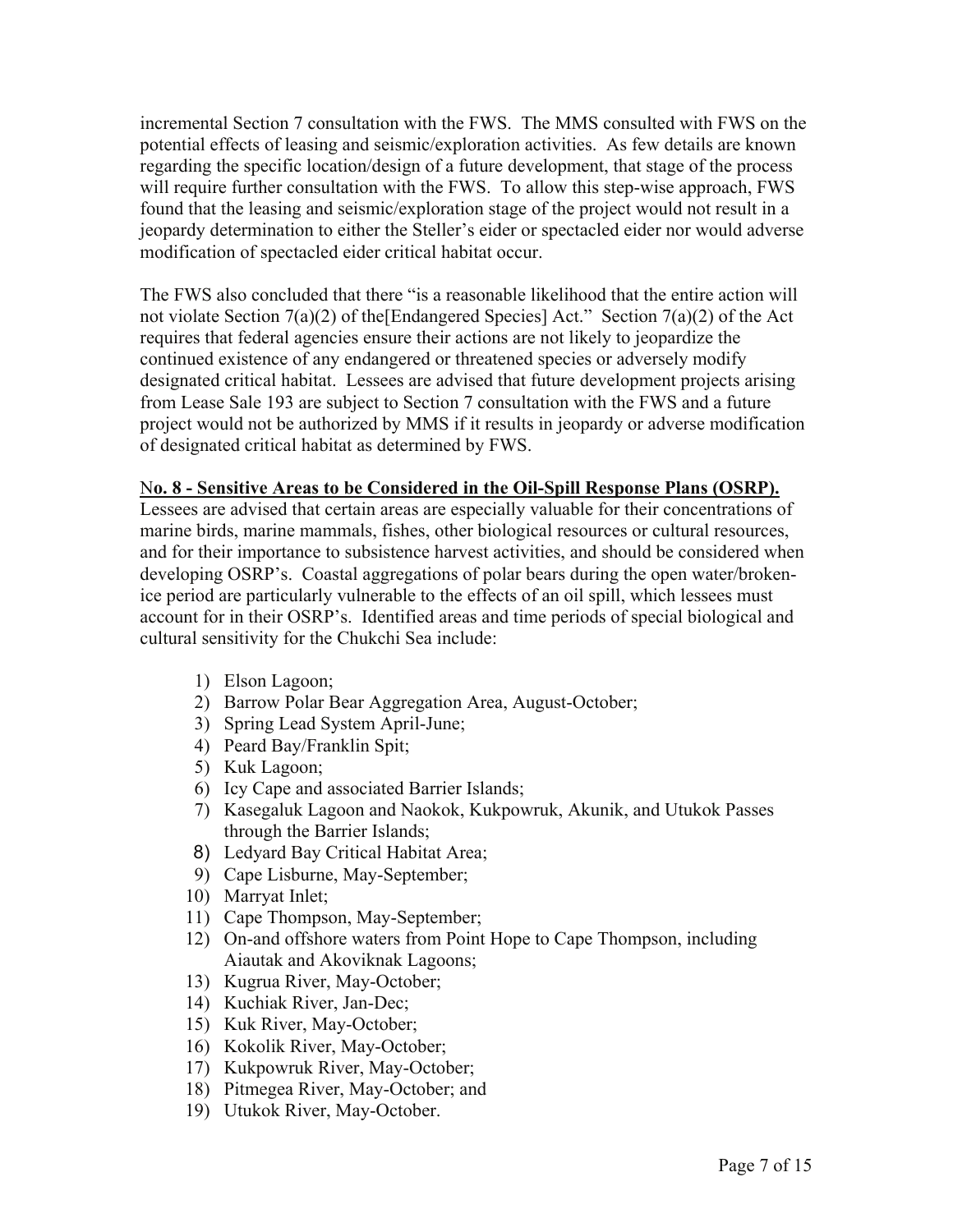These areas are among areas of special economic or environmental importance required by 30 CFR 254.26 to be considered in the OSRP. Lessees are advised that they have the primary responsibility for identifying these areas in their OSRP's and for providing specific protective measures. Additional areas of special economic or environmental importance may be identified during review of exploration plans and development and production plans.

Industry should consult with U.S. Fish and Wildlife Service or State of Alaska personnel to identify specific environmentally sensitive areas within National Wildlife Refuges or state special areas which should be considered when developing a project-specific OSRP.

Consideration should be given in an OSRP as to whether use of dispersants is an appropriate defense in the vicinity of an area of economic or environmental importance. Lessees are advised that prior approval must be obtained before dispersants are used.

**No. 9 – Coastal Zone Management.** The MMS advises lessees that under the Coastal Zone Management Act (CZMA) (16 U.S.C. 1451 et. seq., Section 307), as amended, a State with an approved Coastal Zone Management (CZM) Plan reviews certain outer continental shelf (OCS) activities to determine whether they will be conducted in a manner consistent with the enforceable policies of their approved CZM plan. This review authority is applicable to activities described in OCS exploration plans and development and production plans that affect any land or water use or natural resource within the state's coastal zone.

Generally, the MMS may not issue a permit for activities described in a plan unless the state concurs or is conclusively presumed to have concurred that the plan is consistent with its CZM plan. In cases where concurrence is not given or presumed, the matter may be appealed to the Secretary of Commerce.

The Department of Commerce, National Oceanic and Atmospheric Administration revised the regulations at 15 CFR 930 implementing the Federal consistency provisions of the CZMA effective February 6, 2006. These revised regulations were published in the *Federal Register* on January 5, 2006, at 71 FR 788, et seq.

State of Alaska regulations for the Alaska Coastal Management Program consistency review process are contained in 11 AAC 110 (Alaska Administrative Code). The enforceable policies of the Alaska Coastal Management Program include: a) the Alaska Department of Environmental Conservation (ADEC) requirements specified in 11 AAC 110.010(e), b) statewide standards found in 11 AAC 112, and c) enforceable policies developed and approved under 11 AAC 114 found within approved coastal district programs. For the Chukchi Sea OCS mineral lease sales, the enforceable policies of the North Slope Borough Coastal Management Program and the statewide standards are applicable.

In context, many enforceable policies list information that may be necessary to determine consistency with enforceable policies. The Alaska Department of Natural Resources, Office of Project Management and Permitting (OPMP), coordinates review of an applicant's consistency certification of an OCS plan. On request, prior to the start of a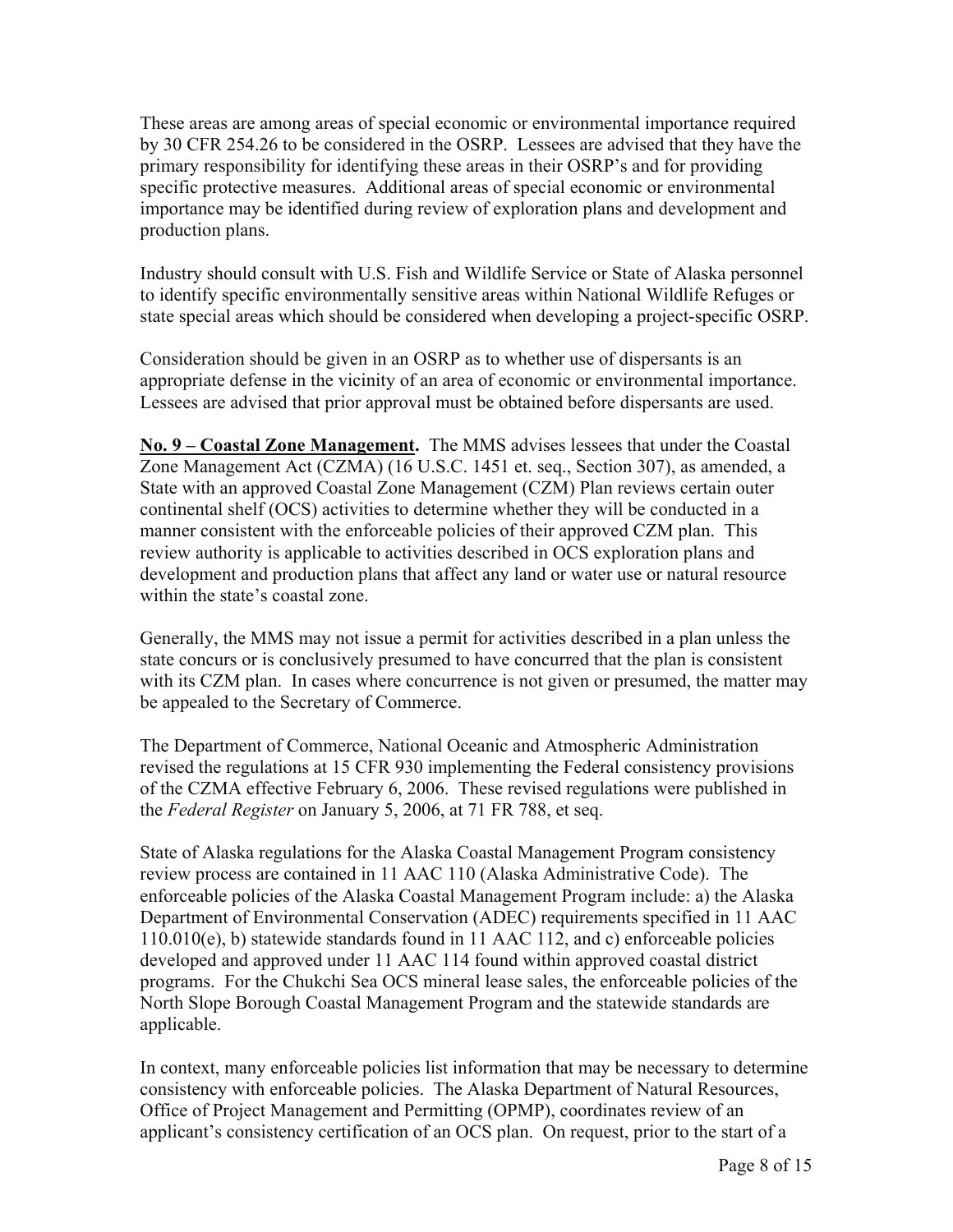consistency review, OPMP will assist an applicant by providing information about consistency review requirements including, to the extent feasible, preliminary identification of what may be required to determine consistency with the enforceable policies of the program, compliance with resource agency authorizations, and potential mitigation requirements. Also, a resource agency may identify issues related to the authorization and potential mitigation requirements and, to the extent feasible, discuss with the applicant how an activity may comply with the agency's statutory and regulatory authority. Prior to preparing a consistency certification, MMS encourages lessees to consult with OPMP about the requirements above.

During the consistency review, OPMP may request additional information needed to determine concurrence or objection with the consistency certification. The applicant must provide the additional information requested. If OPMP determines that some or all of the additional information provided is inadequate, it may request the applicant to provide further information. OPMP may modify the state's consistency review schedule until the information is received and considered adequate.

**No. 10 - Navigational Safety.** Operations on some of the blocks offered for lease may be restricted by designation of fairways, precautionary zones, anchorages, safety zones, or traffic separation schemes established by the U.S. Coast Guard (USCG) pursuant to the Ports and Waterways Safety Act (33 U.S.C. 1221 et seq.), as amended. Lessees are encouraged to contact the USCG regarding any identified restrictions. The U.S. Army Corps of Engineers permits are required for construction of any artificial islands, installations, and other devices permanently or temporarily attached to the seabed located on the OCS in accordance with section 4(e) of the OCS Lands Act, as amended. For additional information, prospective bidders should contact the U.S. Coast Guard, 17th Coast Guard District, P.O. Box 3-5000, Juneau, Alaska 99802, (907) 586-7355. For Corps of Engineers information, prospective bidders should contact U.S. Army Corps of Engineers, Alaska District, Regulatory Branch (1145b), P.O. Box 898, Anchorage, Alaska 99506-0898, (907) 753-2724.

N**o. 11 - Offshore Pipelines.** Lessees are advised that the Department of the Interior and the Department of Transportation have entered into a Memorandum of Understanding (MOU), dated December 10, 1996, concerning the design, installation, and maintenance of offshore pipelines. See also 30 CFR 250.1000(c)(1). Bidders should consult both departments for regulations applicable to offshore pipelines. Copies of the MOU are available from the MMS Internet site and the MMS Alaska OCS Region.

**No. 12 - Discharge of Produced Waters.** Lessees are advised that the State of Alaska prohibits discharges of produced waters on state tracts within the ten-meter depth contour. Discharges of produced waters into marine waters are subject to conditions of National Pollutant Discharge Elimination System permits issued by the U.S. Environmental Protection Agency (USEPA), and may also include a zerodischarge requirement on Federal tracts within the ten-meter contour.

**No. 13 - Use of Existing Pads and Islands.** The MMS encourages lessees to use existing pads, natural and gravel islands, and other infrastructure in support of proposed exploration, development, and production activities wherever feasible.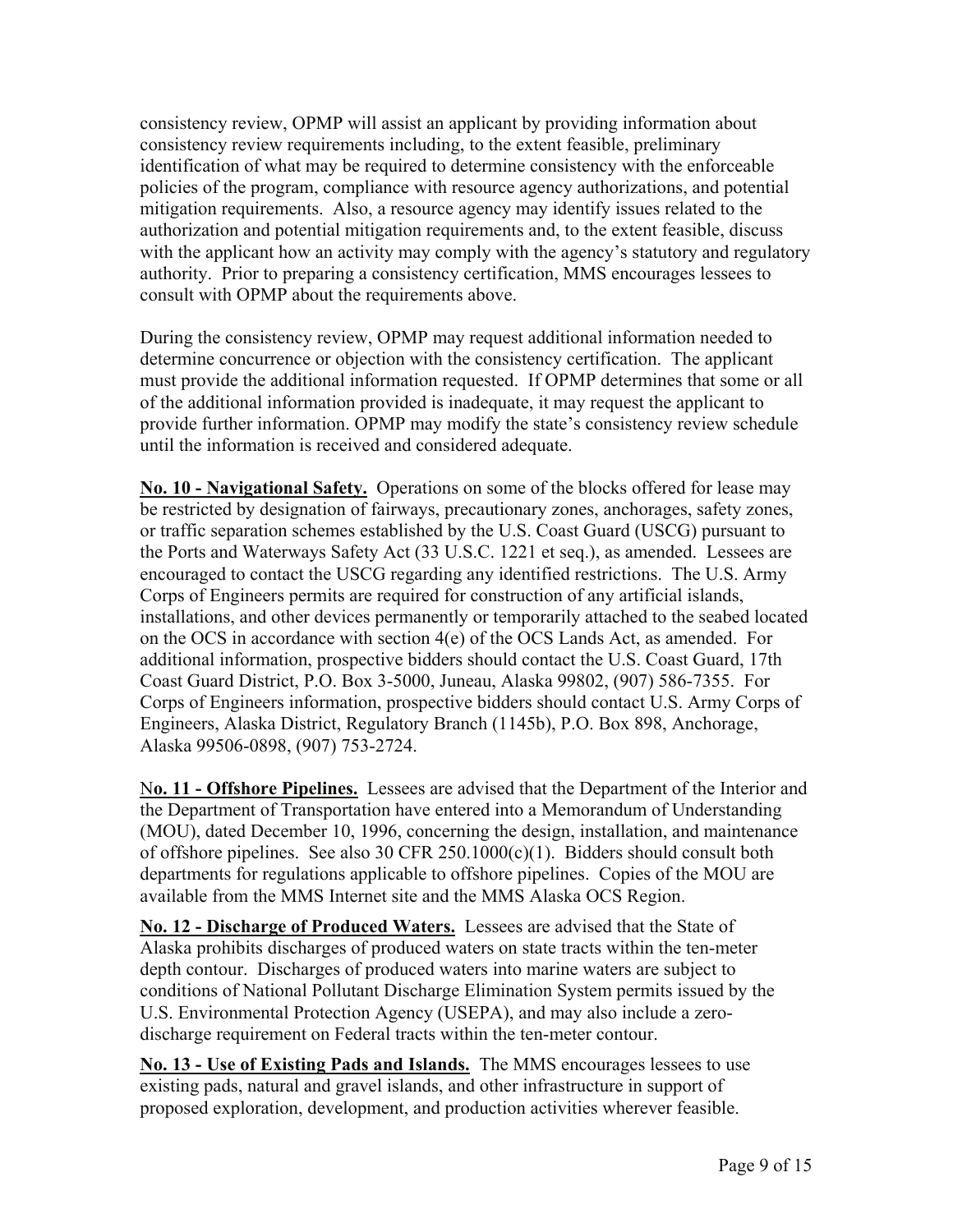**No. 14 - Planning for Protection of Polar Bears.** Polar bears are part of a dynamic rather than a static system. Changes in their distributions and populations in recent years indicate that adaptive management is required to adequately mitigate potential impacts to their populations (i.e., specific mitigation measures developed today may not be applicable 5, 10, or 20 years from now). The U.S. Fish and Wildlife Service (FWS) is the management agency responsible for polar bear management; as such, they have the most current information about the status of polar bear populations, the issues facing them, and the most recent research findings applicable to them. Therefore, MMS will be implementing increased coordination with FWS for the protection of polar bears.

Lessees are advised to consult with FWS and local Native communities while planning their activities and before submission of their Oil-Spill Response Plans (OSRP) to ensure potential threats to polar bears are adequately addressed based on the most current knowledge regarding their habitat use, distribution, and population status, and to ensure adequate geographic coverage and protection are provided under the OSRP. Coastal aggregations of polar bears during the open water/broken ice period are particularly vulnerable to the effects of an oil spill, which lessees must address in their OSRP's. For example, well known polar bear aggregations have occurred at Point Barrow in close proximity to subsistence-harvested whale carcass remains. Measures to ensure adequate timely geographic coverage and protection of polar bears may include, but are not limited to, the pre-staging of oil-spill equipment at or near locations of polar bear aggregation to support oil-spill-response operations. Lessees are encouraged to consult and coordinate with FWS, local Native communities, and the Nanuk Commission to develop plans and mitigation strategies in their OSRP to prevent adverse effects to known bear aggregations. Making subsistence-harvested whale carcasses unavailable to polar bears on land during the fall open-water period may reduce polar bear aggregations and thus lower the potential for an oil spill to impact polar bears.

As part of the MMS review of proposed activities and mitigation measures, the Regional Supervisor, Field Operations (RS/FO) will notify FWS of the review of proposed Exploration Plans and Development and Production Plans (and associated OSRP) and make copies of these documents available to FWS for review and comment.

Lessees are encouraged to continue existing or initiate new training programs for oilspill-response teams in local villages to facilitate local participation in spill response and cleanup. This effort allows local Native communities to use their knowledge about sea ice and the environment in the response process and can enhance their ability to provide protection to key resources, including polar bears.

Under the Marine Mammal Protection Act (MMPA), the incidental take of marine mammals is prohibited unless authorization is obtained by those proposing the activity, whether or not the marine mammals are endangered or threatened. To protect polar bears and other marine mammals, MMS encourages OCS operators to obtain an incidental take authorization (ITA) from FWS under the MMPA prior to any operation. Incidental takes of polar bears are allowed only if an ITA is obtained from the FWS pursuant to the regulations in effect at the time. Obtaining an ITA will ensure that lessees' operations are planned and conducted with the most current knowledge of polar bears' habitat use, distribution, and population status. The FWS must be in receipt of a petition for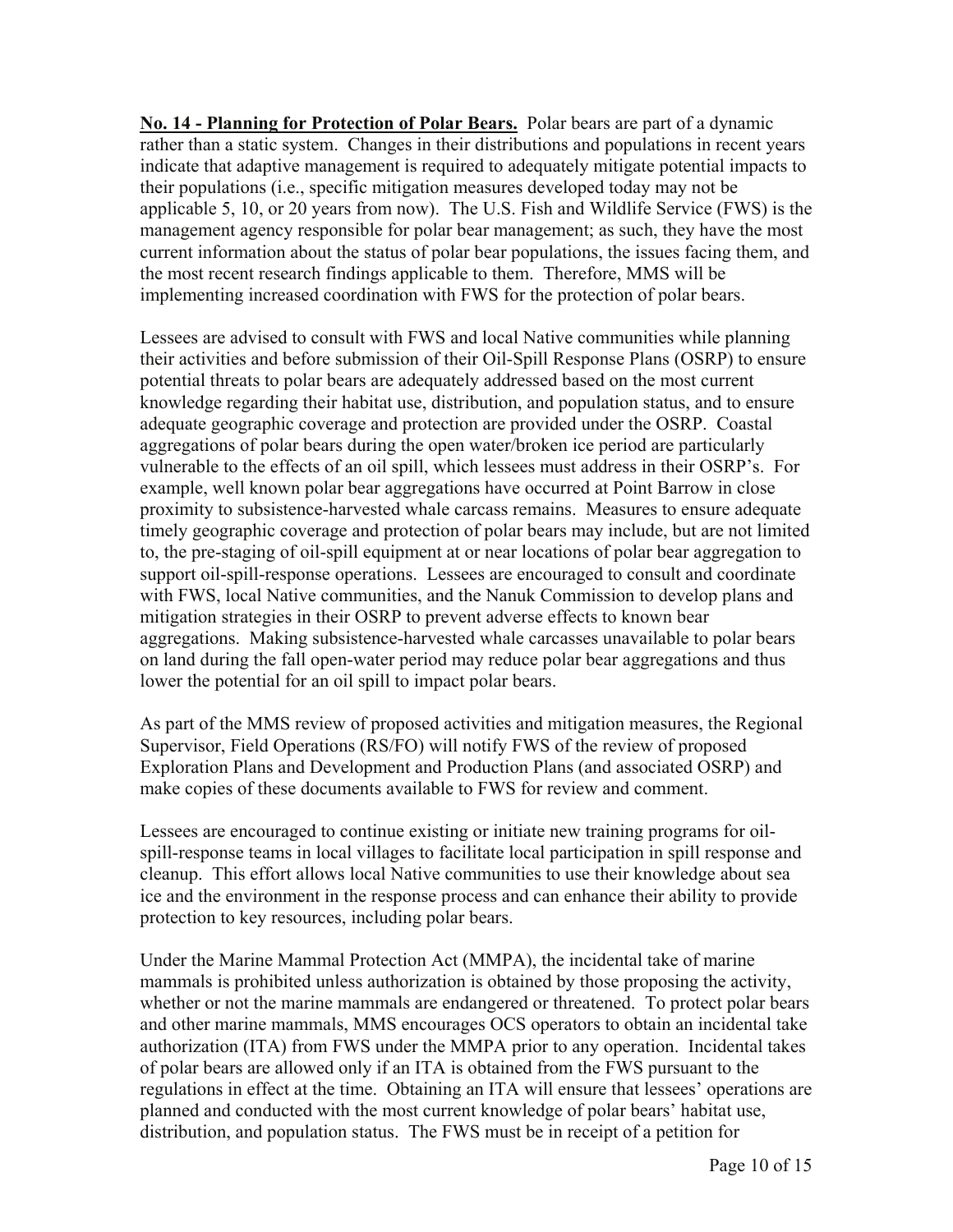incidental take prior to initiating the regulatory process. An ITA must be requested annually.

Lessees are advised that polar bears may be present in the area of operations, particularly during the solid-ice period. Lessees should conduct their activities in a way that will limit potential encounters and interaction between lease operations and polar bears. Lessees are advised to contact FWS regarding proposed operations and actions that might be taken to minimize interactions with polar bears. Lessees also are advised to consult OCS Study MMS 93-0008, *Guidelines for Oil and Gas Operations in Polar Bear Habitats*.

Lessees are reminded of the provisions of the 30 CFR 250.300 regulations, which prohibit unauthorized discharges of pollutants into offshore waters. Trash, waste, or other debris that might attract polar bears or might be harmful to polar bears should be properly stored and disposed of to minimize attraction of, or encounters with, polar bears.

**No. 15** *-* **Possible Listing of Polar Bears under ESA.** Lessees are advised that the U.S. Fish and Wildlife Service is proposing to list the polar bear (*Ursus maritimus*) as a threatened species under the Endangered Species Act and has initiated a comprehensive scientific review to assess the current status and future of the species. The FWS anticipates making a decision in early 2008 on whether to list polar bears under the ESA. Please refer to<http://alaska.fws.gov/fisheries/mmm/polarbear/issues.htm>for additional information. If the polar bears are ultimately listed under the ESA, then MMS will consult with FWS under Section 7 of the ESA, and may be required to apply additional mitigation measures on OCS activities to ensure appropriate protection.

**No. 16 - Archaeological and Geological Hazards Reports and Surveys.** The regulations at 30 CFR 250.214(e) and 30 CFR 250.244(e) require a shallow hazards report be included with all Exploration Plans (EPs) or Development and Production Plans (DPPs) at the time they are submitted to MMS for completeness review. In addition, the Regional Director may require lessees to include an archaeological resources report as required by 30 CFR 250.227(b)(6) and 30 CFR 250.261(b)(6) with any EP or DPP submitted to MMS for completeness review. Lessees are encouraged to combine surveys whenever feasible.

Potential submerged archaeological resources range from historic to prehistoric. Historic resources include man-made objects or structures older than 50 years, such as shipwrecks, abandoned relics of historic importance, or submerged airplanes. The likelihood of historic resources is determined by historical records and their areas are tentatively identified in the Alaska Shipwreck Database. There may be other occurrences of historic resources and these will be determined during survey work. The following is a list of specific blocks in the Chukchi Sea Planning Area that may contain historic archaeological resources for which an archaeological report will be required:

• OPD NR 03-04, Solivik Island, Blocks: 6623, 6624, 6673, 6674, 6723, and 6724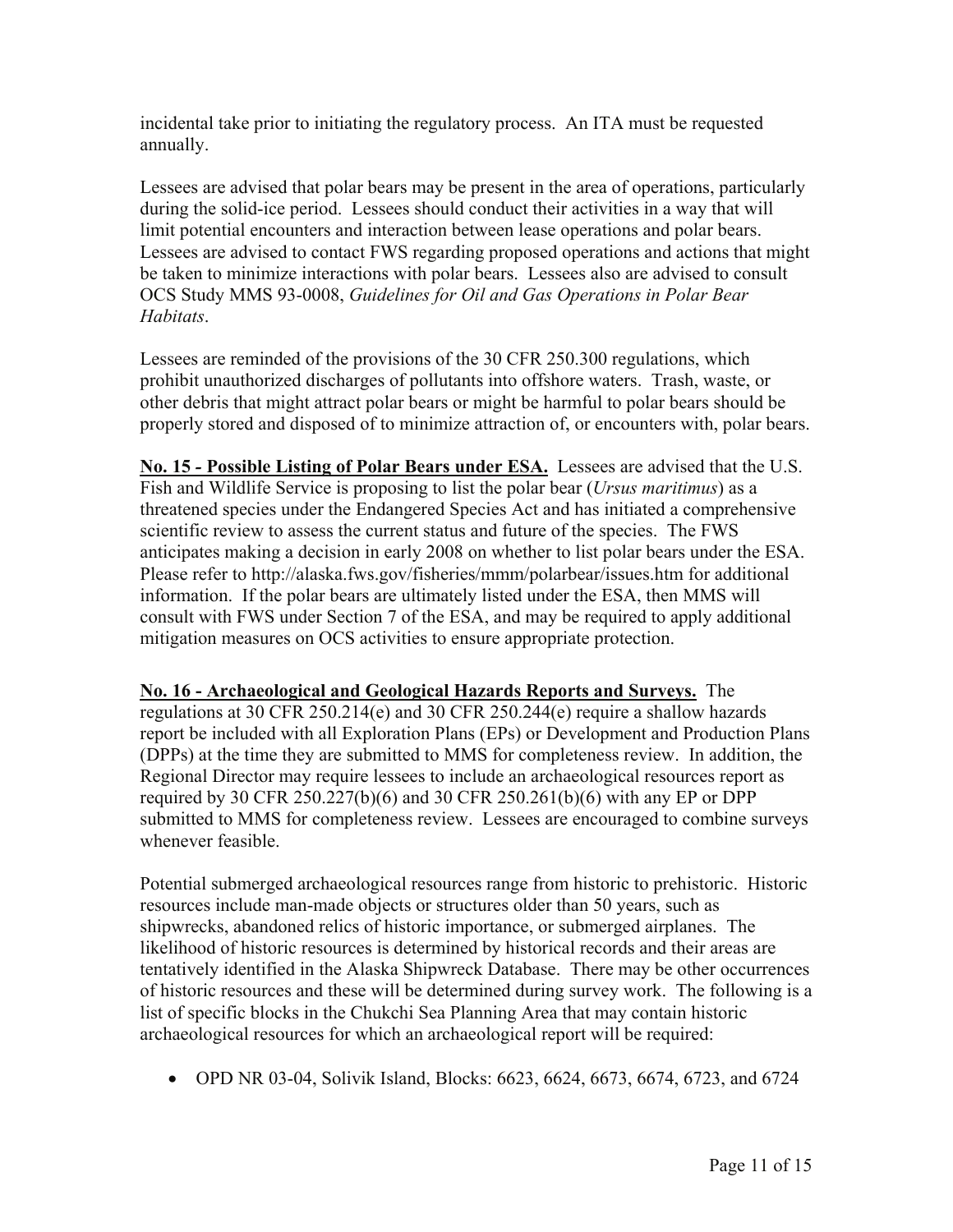- OPD NR 03-07, Point Hope, Blocks: 6609, 6610, 6611, 6659, 6660, 6661, 6709, 6710, and 6711
- OPD NR 04-01, Hanna Shoal, Blocks: 6918, 6919, 6920, 6968, 6969, 6970, 7018, 7019, and 7020
- OPD NR 04-02, Barrow, Blocks: 6566, 6567, 6568, 6616, 6617, 6619, 6666, 6667, 6668, 6716, 6717, 6801, 6802, 6803, 6851, 6852, 6853, 6901, 6902, 6903, 7102, 7103, and 7104
- OPD NR 04-03, Wainwright, Blocks: 6601, 6602, 6603, 6651, 6652, 6653, 6019, 6020, 6021, 6069, 6070, 6071, 6119, 6120, and 6121
- OPD NR 04-04, Meade River, Blocks: 6002, 6003, 6004, 6053, and 6054

Prehistoric archaeological resources may occur in areas that were sub-aerially exposed during the low stand of sea level approximately 13,000 years before present (generally 60 meters below sea level on the Alaska OCS), which would include most of the Sale 193 area. Relict terrestrial landforms such as preserved levees or terraces associated with paleo-river channels, river confluences, ponds, lakes, lagoons, or paleo-shorelines are areas where archaeological sites are most likely to occur. No prehistoric resources are expected in some areas of the shelf in water depths less than 60 meters, where: (1) there are no Quaternary sediments, and (2) where extensive ice gouging has reworked the Quaternary section, but these are not well defined and will have to be determined on a case-by-case basis.

Activities that have the potential to disturb offshore archaeological resources include: (1) anchoring; (2) pipeline trenching; (3) excavating well cellars; (4) emplacement of bottom-founded platforms; and (5) use of bottom cables for seismic data collection. Guidelines for conducting archaeological surveys are described in Notice to Lessees (NTL) 05-A03, dated July 25, 2005.

Except as approved on a case-by-case basis, lessees may not set a drilling or production facility on location until MMS has approved an EP or DPP. Lessees are advised that seasonal constraints may prevent the following from occurring in the same year: collecting required data, obtaining of any necessary permits and coastal consistency certification, and initiating operations including mobilizing and setting down of the facility at location. Lessees are encouraged to plan accordingly.

**No. 17 - Response Plans for Facilities Located Seaward of the Coast Line.** The regulations at 30 CFR 254 Subpart D implement the facility response planning provision of the Oil Pollution Act. The rule allows one plan to be used to cover multiple offshore facilities. This allows operators to reduce the cost of spill response compliance without sacrificing environmental protection.

**No. 18 - Oil Spill Financial Responsibility (OSFR) for Offshore Facilities.** Bidders should note that MMS has implemented regulations regarding the financial responsibility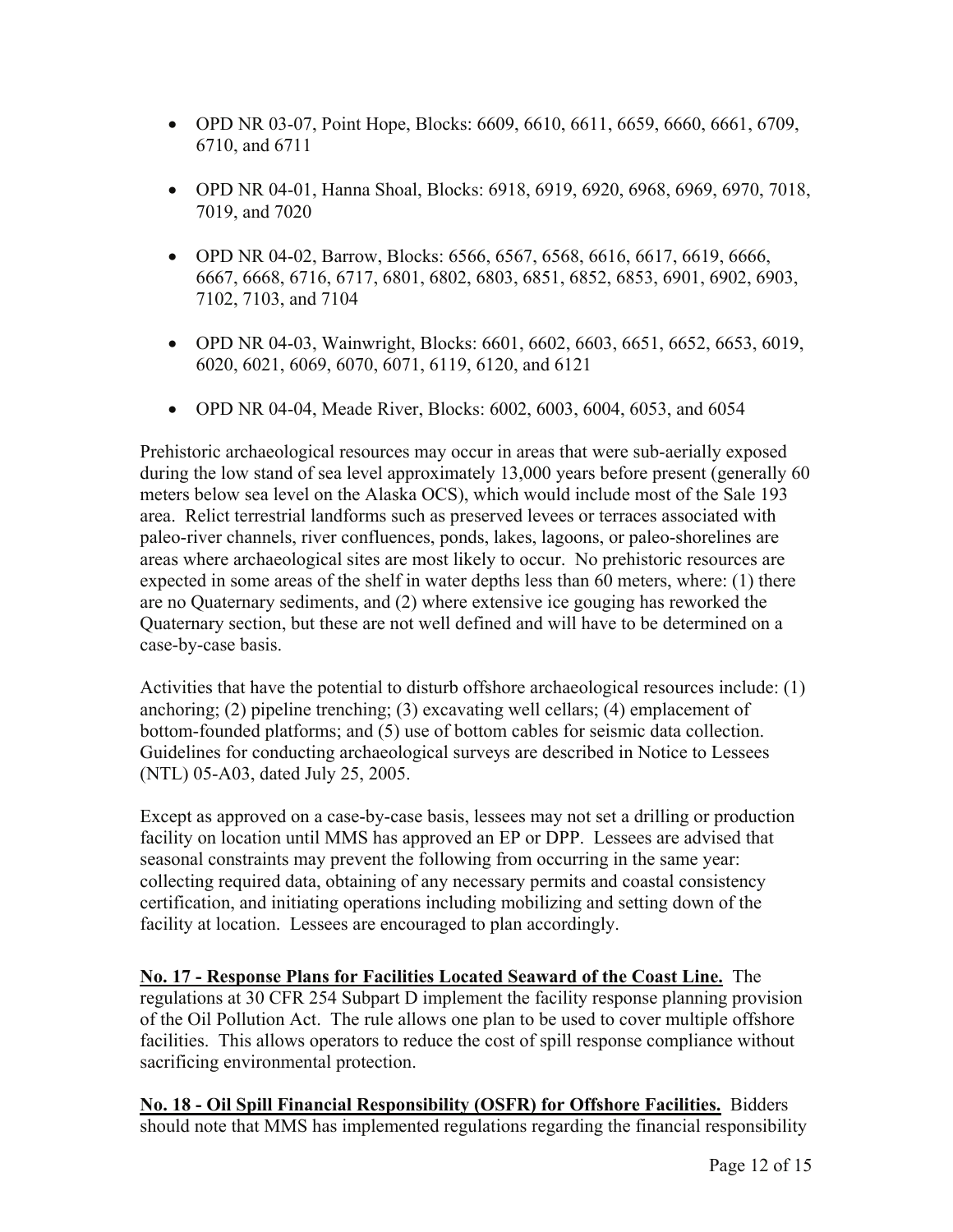provision of the OPA. The regulations, which appear at 30 CFR 250 and 253, require those responsible for offshore oil facilities to demonstrate that they can pay for cleanup and damages caused by facility oil spills. See also 30 CFR 254.

The OSFR for offshore facilities established requirements on responsible parties for demonstrating financial responsibility for cleanup and damages caused by oil or condensate discharges from offshore oil and gas exploration and production facilities and associated pipelines. The regulations at 30 CFR 250 and 253 apply to the OCS, and state waters seaward of the line of ordinary low water along that portion of the coast that is in direct contact with the open sea, and certain coastal inland waters.

The OSFR requirements may not affect facilities which have a worst case oil spill discharge potential of 1,000 barrels or less. The regulation explains how to calculate this discharge. If the facility's potential worst case spill exceeds this amount, the facility will be required to establish and maintain OSFR at a minimum level of \$35 million. Prior to receiving approval of an application to drill or approval of an applicable lease assignment, a company must demonstrate sufficient coverage for all covered facilities which have a worst case oil spill of greater than 1,000 barrels.

The MMS Notice to Lessees No. 99-N01 ("Guidelines for Oil Spill Financial Responsibility for Covered Facilities"), issued on and effective January 6, 1999, provides guidelines for implementing this program.

**No. 19 - Good Neighbor Policy.** Potential impact from a major oil spill on resources and subsistence hunting activities has been a major concern to the North Slope Borough (NSB), the Alaska Eskimo Whaling Commission (AEWC), and native tribal governments. Under the Oil Pollution Act of 1990 (OPA-90), oil and gas companies are responsible for damages from an oil spill resulting from their operations, including damages to subsistence resources. However, the above-mentioned organizations have concerns about the OPA-90 process and the remedies available to prevent disruption to seasonal subsistence activities.

The NSB and the AEWC have estimated the monetary impact of a major oil spill over a given time. They considered direct and indirect impacts, such as relocation of whaling crews and equipment, hauling of harvested meat, and socio-cultural counseling. While the long term reimbursement of the monetary impacts of a spill are covered under OPA-90, the NSB and AEWC believe that a prudent operator should provide some type of compensation commitment that could be accessed immediately.

To provide such an "insurance policy", several oil and gas companies operating in the Beaufort Sea have elected to enter into a Good Neighbor Policy (GNP) with the NSB and AEWC; lessees are encouraged to negotiate a similar GNP for the Chukchi Sea. The GNP serves the purpose of demonstrating an operator's commitment to a more immediate compensation system to minimize disruption to subsistence activities and provides resources to relocate subsistence hunters to alternate hunting areas or to provide temporary food supplies if a spill affects the taking of marine subsistence resources. The GNP demonstrates that the participating operators have made these commitments prior to conducting the proposed exploration or development operations. The GNP represents a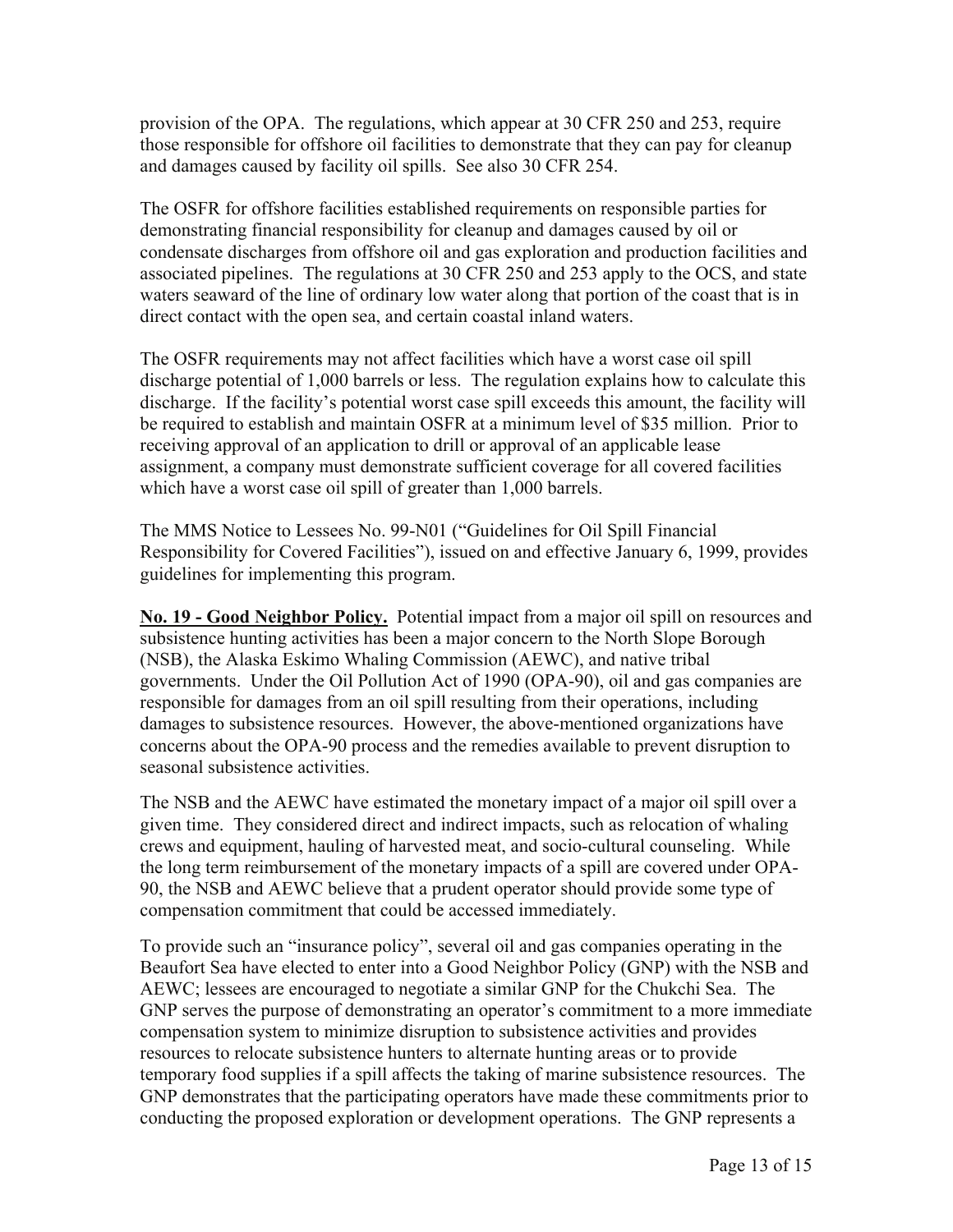viable mechanism for companies to assure timely and direct compensation to affected communities in the event of a major oil spill as required by OPA-90 and for expediting claims in accordance with 30 CFR 253 Subpart F.

**No. 20 - Rentals/Minimum Royalties and Royalty Suspension Provisions***.* The timing of when rental versus minimum royalty is due has been recently revised. The revised requirement is contained in the Final Notice of Sale. For all leases issued as a result of this sale, an Addendum will be added to the lease to modify sections 4, 5 and 6 of the lease instrument to implement these revised rental/minimum royalty requirements and to address royalty suspension provisions.

**No. 21 - MMS Inspection and Enforcement of Certain Coast Guard Regulations.** On February 7, 2002, the USCG published a final rule (67 FR 5912) authorizing "…the Minerals Management Service (MMS) to perform inspection on fixed OCS facilities engaged in OCS activities and to enforce Coast Guard regulations applicable to those facilities in 33 CFR Chapter I, Subchapter N." Questions regarding this authorization may be directed to the USCG as indicated in the final rule.

**No. 22 - Statement Regarding Certain Geophysical Data***.* Pursuant to section 18 and 26 of the OCS Lands Act, as amended, and the regulations issued there under, MMS has a right of access to geophysical data and information obtained or developed as a result of operations on the OCS. A rule specifying the details and procedures regarding this right of access is found at 30 CFR 251.12. Reimbursement for the cost of reproducing these data will be made in accordance with 30 CFR 251.13.

**No. 23 - Affirmative Action Requirements.** Lessees are advised that they must adhere to the rules of the Department of Labor, Office of Federal Contract Compliance, at 41 CFR Chapter 60. Companies with questions regarding those rules should contact one of the various regional Department of Labor, Offices of Federal Contract Compliance.

**No. 24 - Bonding Requirements***.* The MMS general bonding requirements are found at 30 CFR 256 Subpart I. Section 30 CFR 256.58, "Termination of the period of liability and cancellation of a bond" defines the terms and conditions under which MMS will terminate the period of liability of a bond or cancel a bond. The MMS Notice to Lessees No. 2003-N06, Supplemental Bond Procedures, became effective on June 17, 2003. This document is an updated summary of the procedures that will be used in assessing the financial strength of OCS lessees as they implement the requirement to submit a supplemental bond in compliance with 30 CFR 256. These procedures apply to all OCS Regions.

**No. 25 –Review of Development and Production Plans.** Lessees are advised that MMS intends to prepare an environmental impact statement (EIS) on any Development and Production Plan submitted for a lease issued from Chukchi Sea Sale 193 and pursuant to regulations at 30 CFR 250. Per the Department of Interior Manual (516 DM 15.4), approval of an offshore oil and gas development and production plan in any area or region of the offshore, other than the central or western Gulf of Mexico, normally requires preparation of an EIS. Preparation of such an EIS typically takes 2-3 years.